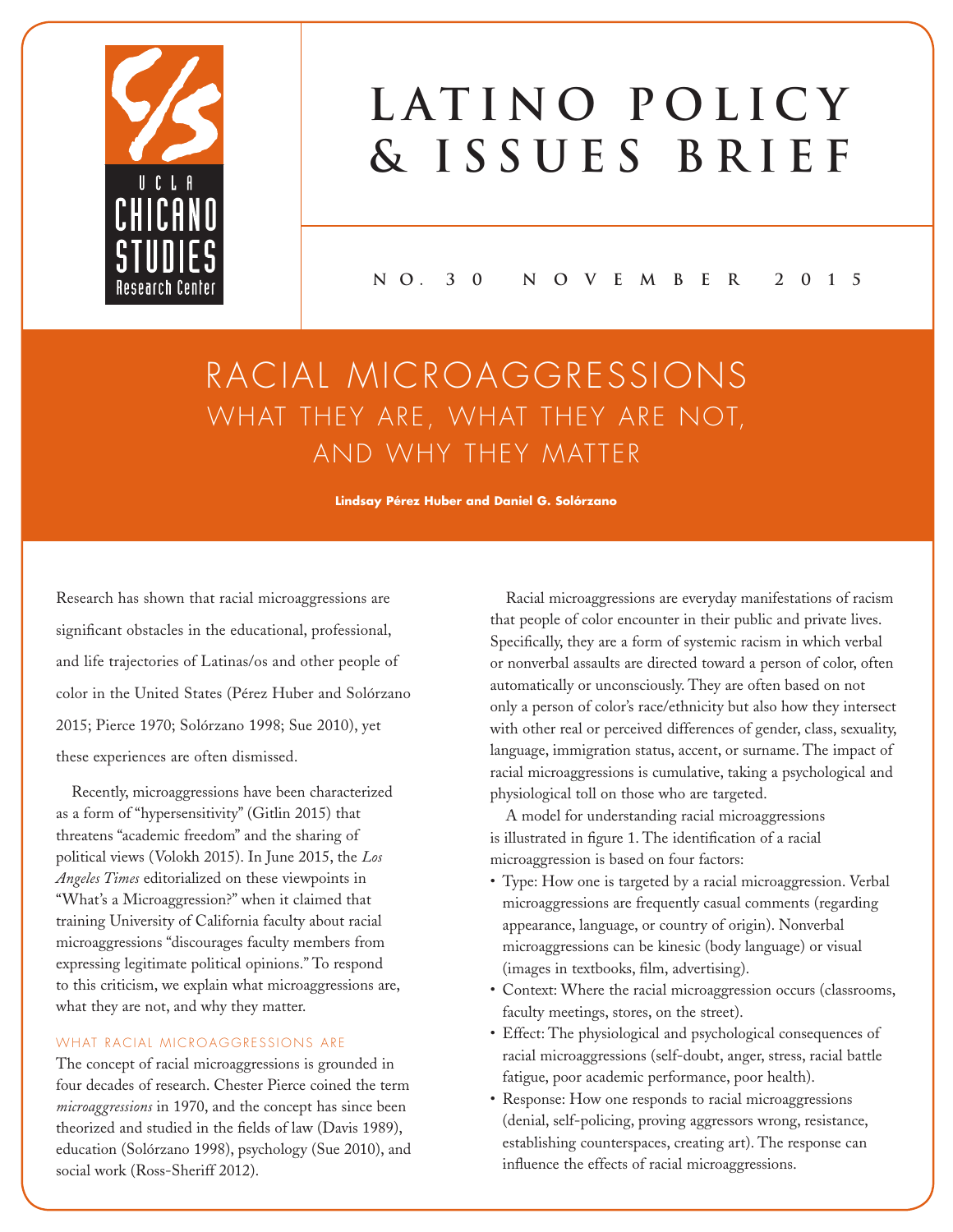

Underlying every racial microaggression is institutional racism, the formal and informal structural mechanisms—policies and processes that systematically subordinate, marginalize, and exclude people of color (Pérez Huber and Solórzano, 2015). Figure 2 offers a model for understanding how institutional racism perpetuates racial microaggressions and how a person of color experiences them. Typically, there is a perpetrator, the person engaging the microaggressive act, and a primary target, the person to whom the racial microaggression is directed toward. There can also be secondary targets,

others who are indirectly impacted by the microaggression. Targeted people of color can respond to the racial microaggression.

#### WHAT RACIAL MICROAGGRESSIONS ARE NOT

Racial microaggressions are everyday expressions of institutional racism (see fig. 2). Other theories have been offered to explain the unconscious forms of discriminatory behavior that constitute racial microaggressions. For example, one framework proposes that "implicit bias" explains the "unconscious mental processes" that influence the discriminatory biases that a perpetrator

**Figure 2. How a Person of Color Experiences Racial Microaggressions**



unknowingly acts out (Greenwald and Krieger 2006). Implicit bias seeks to understand the intent of the perpetrator, which is no doubt significant. However, our theory of racial microaggressions is not as concerned with the *intent* of the perpetrator as with the *impact* that the microaggressive assault has on the targeted person of color (see fig. 2). Racial microaggressions can be best explained as the *enactment* of implicit biases on people of color.

#### WHY RACIAL MICROAGGRESSIONS MATTER

Racial microaggressions matter because they provide a framework for people of color to "name" the pain caused by everyday racism, so that it cannot be dismissed (Freire 1970). Having a framework to name this everyday racism affords the opportunity to open a dialogue about how racism is manifested in today's society.

Racial microaggressions also matter because they are symptoms of institutional racism—the larger structural problems that have historically marginalized and excluded people of color. Sadly, racism in the United States is still a fact of everyday life, just as it was in decades past. Media has drawn attention to senseless police shootings of African Americans and Latinas/os across the country. Drawing attention to any injustice is critical, but such high-profile events can mask the occurrence of the more subtle and frequent forms of racism that are identified as microaggressions. The "micro" in *microaggressions* does not mean "less than." The "micro" in *microaggressions* means "in the everyday."

Finally, racial microaggressions matter because they have debilitating and sometimes deadly consequences when experienced over a lifetime. Pierce explains that most racial microaggressions "are not gross and crippling. They are subtle and stunning. The enormity of the complications they

**Figure 1. A Model for Data Collection and Analysis of Racial Microaggressions**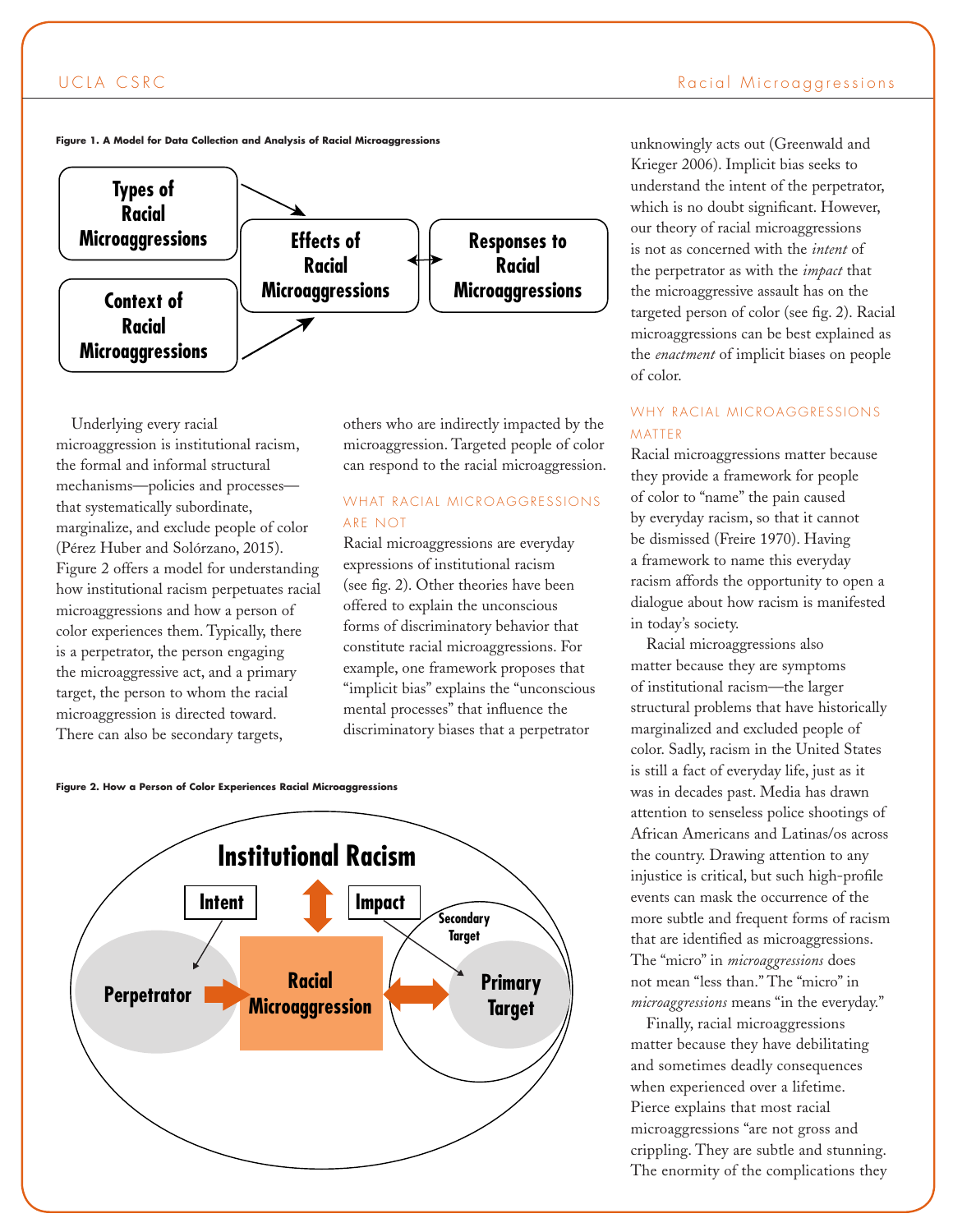cause can be appreciated only when one considers that these subtle blows are delivered incessantly" (1970, 265–66). High blood pressure, depression, anxiety, cardiovascular disease, and even increased death rates for people of color have been attributed to such race-related stressors (Franklin et al. 2014; Satcher et al. 2005).

#### POLICY IMPLICATIONS

The process of racial microaggressions, as illustrated in figures 1 and 2, must be disrupted. Refusing to acknowledge racial microaggressions means dismissing the everyday racism experienced by people of color. Pierce offers a strategy that focuses on recognition and action. He states that African Americans (and other people of color) "must be taught to recognize . . . microaggressions and construct his [and her] future by taking appropriate action at each instance of recognition" (1974, 520). Recognition provides a language for people of color to name the pain caused by racial microaggressions so that it cannot be dismissed as hypersensitivity.

We provide the following recommendations for disrupting racial microaggressions. As researchers in higher education, we developed these recommendations for colleges and universities, but they can be adapted to any institution.

1. A process of recognition by both perpetrators and targets is required to understand how and why microaggressions occur. Without it, effective action to disrupt microaggressions is impossible.

Figures 1 and 2 can be used to facilitate this recognition process.

2. Higher education institutions must take appropriate action by developing and implementing policies and practices that challenge racial microaggressions each time they are recognized. Remaining silent about racial microaggressions stops discussions about racism and helps to reproduce inequity and injustice.

Without careful documentation and analysis, racial microaggressions can easily be ignored, downplayed, or dismissed. Therefore, ongoing recognition, reflection, and action are necessary to disrupt them.

#### WORKS CITED

Davis, Peggy C. 1989. "Law as Microaggression." *Yale Law Journal* 98, no. 8: 1559–77.

Franklin, Jeremy D., William A. Smith, and Man Hung. 2014. "Racial Battle Fatigue for Latina/o Students: A Quantitative Perspective." *Journal of Hispanic Higher Education* 13, no. 4: 303–22.

Freire, Paulo. 1970. *Pedagogy of the Oppressed.* New York: Continuum.

Gitlin, Todd. 2015. "You Are Here To Be Disturbed." *Chronicle of Higher Education*, May 11. http://chronicle.com/article/A-Plague-of-Hypersensitivity/229963.

Greenwald, Anthony G., and Linda Hamilton Krieger. 2006. "Implicit Bias: Scientific Foundations." *California Law Review* 94, no. 4: 945–67.

*Los Angeles Times.* 2015. "What's a Microaggression? The University of California's Memo on Unacceptable Phrases and Questions Goes Too Far." *Los Angeles Times*, June 24, A20.

Pierce, Chester M. 1970. "Offensive Mechanisms." In *The Black Seventies,* edited by Floyd B. Barbour, 265–82. Boston: Porter Sargent.

———. 1974. "Psychiatric Problems of the Black Minority." In *American Handbook of Psychiatry,*  vol. 2, edited by Gerald Caplan, 512–23. New York: Basic Books.

Pérez Huber, Lindsay, and Daniel G. Solórzano. 2015. "Visualizing Everyday Racism: Critical Race Theory, Visual Microaggressions, and the Historical Image of Mexican Banditry." *Qualitative Inquiry* 21, no. 3: 223–38.

Ross-Sheriff, Fariyal. 2012. "Microaggression, Women, and Social Work." *Journal of Women and Social Work* 27*,* no. 3: 233–36.

Satcher, David, George E. Fryer Jr., Jessica McCann, Adewale Troutman, Steven H. Woolf, and George Rust. 2005. "What If We Were Equal? A Comparison of the Black-White Mortality Gap in 1960 and 2000." *Health Affairs* 24, no. 2: 459–64.

Solórzano, Daniel G. 1998. "Critical Race Theory, Race and Gender Microaggressions, and the Experiences of Chicana and Chicano Scholars." *Qualitative Studies in Education* 11, no. 1: 121–36.

Sue, Derald Wing. 2010. *Microaggressions in Everyday Life: Race, Gender, and Sexual Orientation*. Hoboken: John Wiley & Sons.

Volokh, Eugene. 2015. "UC's PC Police." *Los Angeles Times,* June 23*.* A13

#### AUTHORS

**Lindsay Pérez Huber** is an assistant professor of social and cultural analysis of education (SCAE) in the College of Education at California State University, Long Beach.

**Daniel G. Solórzano** is a professor of social science and comparative education at the UCLA Graduate School of Education and Information Studies.